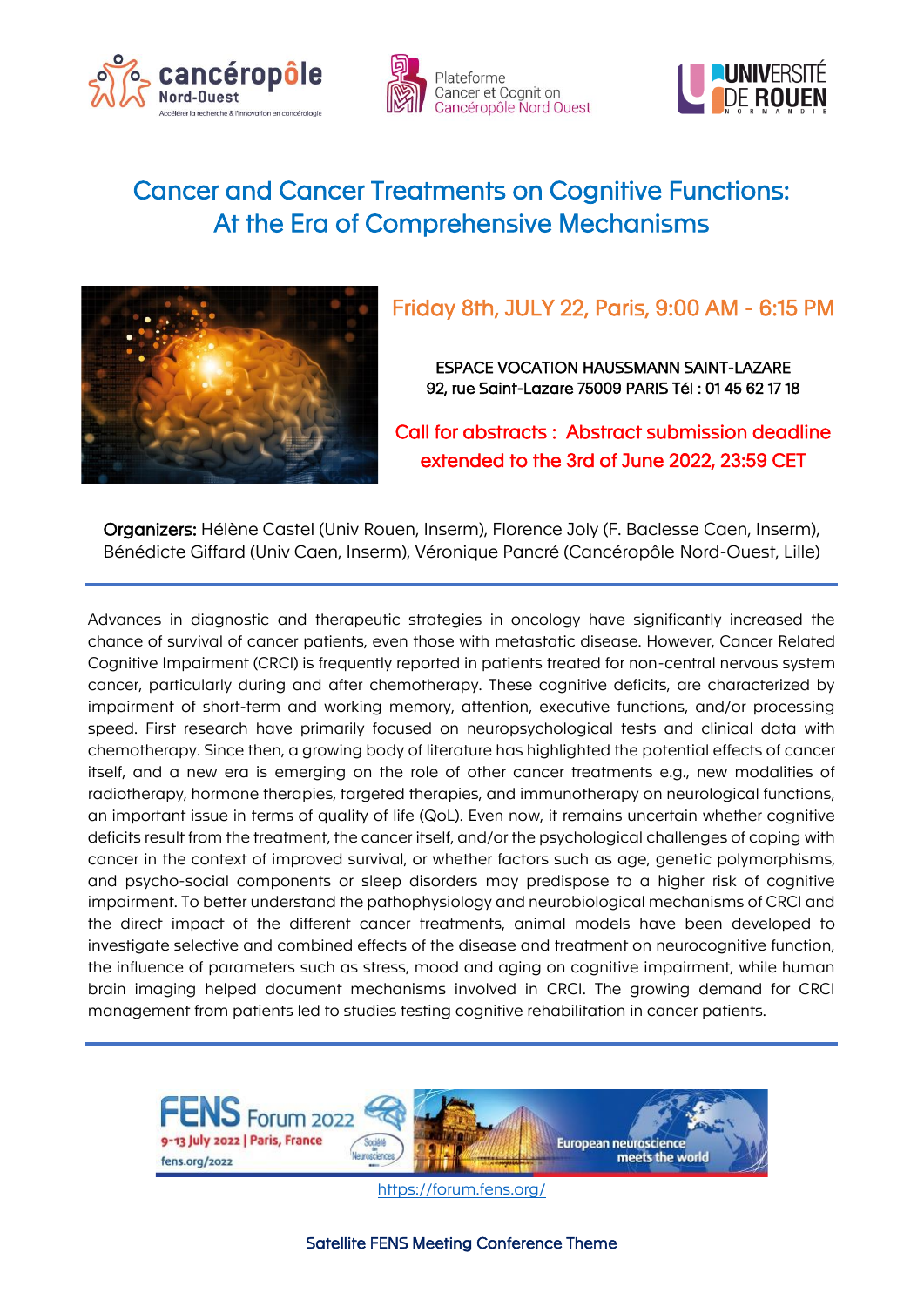





## Call for abstracts

This meeting organized by the Cancéropôle Nord-Ouest, The French Plateform Cancer and Cognition, and the University of Rouen Normandie deals with knowledge on translational research including clinical, imaging and animal models about CRCI. The objective is to bring together international specialists of the impact of cancer and treatments on brain function, addressing neuropsychological, neurobiological, and pathophysiological mechanisms, towards the search for predictive biomarkers and prevention tools.

### Submit abstracts

Abstracts will be considered and included in the final scientific program after selection by the scientific committee, as oral communications (10 min) or flash communications (3 min). Abstract submission deadline: 3rd of June, 2022, 23:59 CET

Registration Fees: 70 euros Deadline for registrations : June 15, 2022

Maximum 100 attendees

Abstract submission and registrations from March 1, 2022 <https://www.escape.canceropole-nordouest.org/#/manifestation/subscription/46>



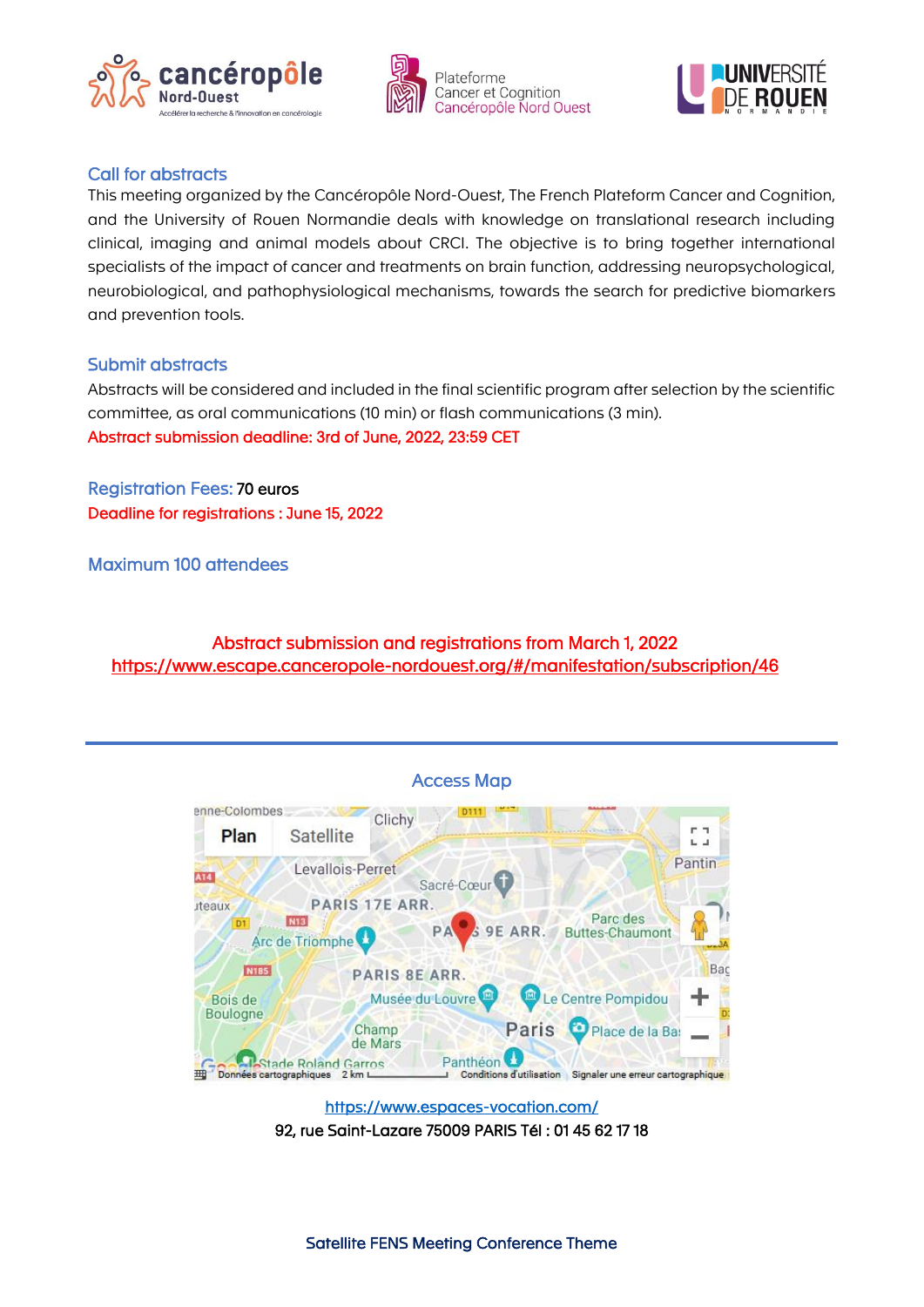







9h00-9h15: Welcome and Introduction

9h15-10h00: Plenary Lecture PL1

Mélanie DOS SANTOS, Baclesse Center and Caen CHU hospital, Inserm ANTICIPE, Cancer and Cognition Platform, Cancéropôle Nord-Ouest, France

Impact of new cancer therapies on cognition

10h00-12h15: Session 1: Cerebral mechanisms of cancer-related cognitive impairment Chairman: Hélène CASTEL

• 10h00-10h30: Keynote Lecture KN1

Sabine DEPREZ, Translational MRI, LKI - KU Leuven Cancer Institute, Leuven, Belgium Insights from neuroimaging on cancer-related cognitive impairment, brain changes and possible recovery

#### • 10h30-10h50: Invited Talk IT1

Hélène CASTEL, Inserm Director of Research, Université Rouen Normandie, Inserm CBG, Cancer and Cognition Platform, Cancéropôle Nord-Ouest, France Meaningful preclinical models should establish the complex links between

cancer, new therapies and brain function

#### 10h50-11h10: Coffee break- 20 min

#### 11h10-12h10: Selected communication from abstracts SO1

- 11h10 11h20: Elodie PERES (Caen-France): Radiation-induced brain injury, animal model, cognitive deficits, fatigue, imaging biomarkers, blood biomarkers.
- 11h20 11h30: Renaud PARMENT (Rouen, France) : Impact of circulating tumor exosomes on cognitive and/or emotional deficits associated with breast cancer.
- 11h30 11h40: Céleste NICOLA (Rouen, France) : Immune check point inhibitors lead to cognitive and emotional deficits depending on cancer immunogenicity in mice.
- 11h40 11h50: Gina JOUE (Caen-France) : Self-judgment modulates memory resources in breast cancer patients: a longitudinal fMRI study.
- 11h50 12h00: Pascal HILBER (Rouen-France): Influence of the cerebellum cancer-related cognitive and affective disorders: did we forget a key piece of the puzzle?
- 12h00 12h10: Gwen SCHROYEN (Leuven-Belgique) : Cerebral metabolic glucose changes shortly after systemic chemotherapy and self-report complaints years later.

#### 12h10-13h30: Lunch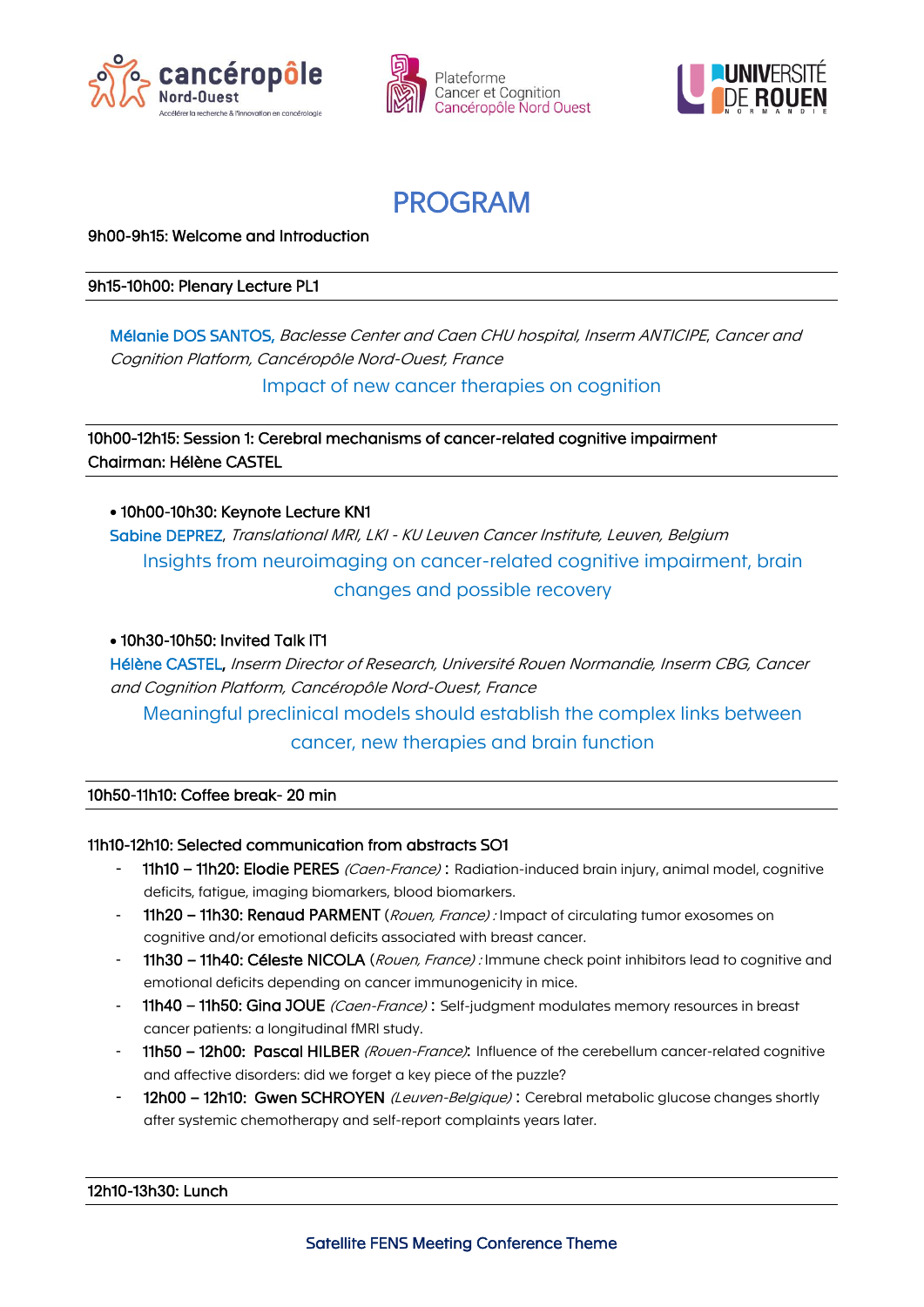





## 13h30-15h00: Session 2: Cancer and memory, sleep and cerebral correlates Chairman: Bénédicte GIFFARD

## • 13h30-14h00: Keynote Lecture KN2

Alison MARY, Center for Research in Cognition and Neurosciences (CRCN), Université libre de Bruxelles, Belgium.

Sleep and memory: contribution of functional neuroimaging

## • 14h00-14h20: Invited Talk IT2

Joy PERRIER, Université Caen Normandie, U 1077, NIMH, France Prospective memory consolidation and the impact of sleep in breast cancer

## • 14h20-15h00: Selected communication from abstracts SO2

- 14h20 14h30: Mylène DUIVON (Caen-France): Cognitive change in breast cancer patients 18 months after cancer treatments: a two-year longitudinal analysis in a CANTO cohort subgroup.
- 14h30 14h40: Giulia BINARELLI (Caen, France) : A systematic review of digital physical and cognitive interventions for cancer-related cognitive impairment.
- 14h40 14h50: Nathalie VANLAER (Belgique): Exploring cognitive impairment and the efficacy of integrative neurocognitive remediation therapy in metastatic melanoma survivors treated with immunotherapy or targeted therapy: a case series.
- 14h50 15h00: Michelle MELIS (Leuven-Belgique) : The impact of mindfulness on subjective and objective cancer-related cognitive impairment: A longitudinal randomized controlled trial.

15h00-15h20: Coffee break- 20 min

## Session 3: Radiotherapy, brain tumors and cognition Chairman: Samuel VALABLE

### • 15h20-15h50: Keynote lecture KN3

Damien RICARD, Service de Neurologie Hôpital d'Instruction des Armées PERCY, Service de Santé des Armées, Clamart Centre Borelli UMR 9010/Université Paris-Saclay, France Cognition in patients with brain tumors, how to care?

#### • 15h50-16h10 : Invited talk IT3

Samuel VALABLE, Directeur de Recherche CNRS, ISTCT UMR 6030-CNRS, CEA, Université de Caen-Normandie, France

Mutiparametric and multiscale assessment of the brain reactions to conventional and recently developed radiation therapies